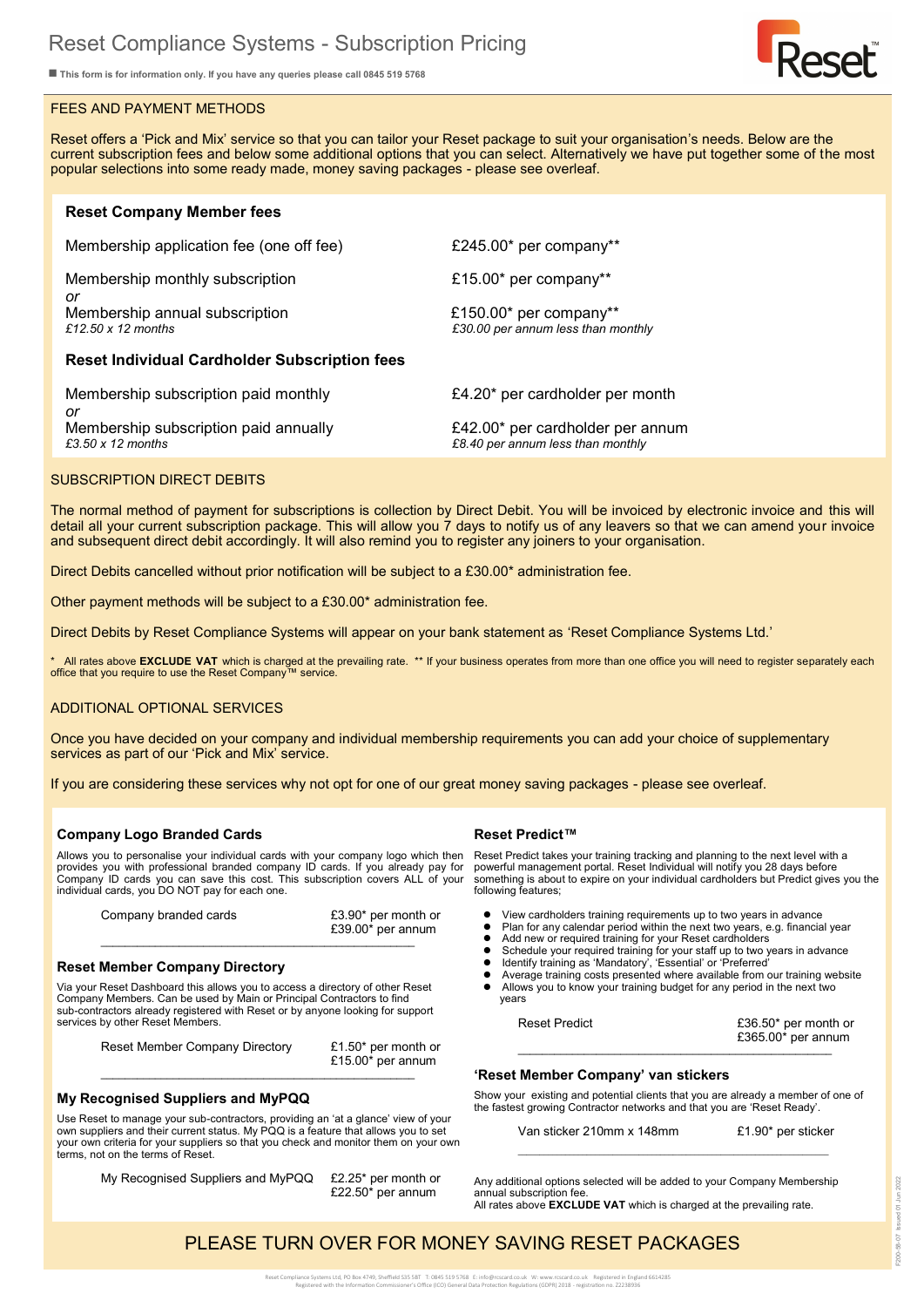## Reset Compliance Systems - Subscription Pricing

■ This form is for information only. If you have any queries please call 0845 519 5768

### RESET PACKAGES



| REJET PAUNAUEJ                                                             |                        |                |                 |
|----------------------------------------------------------------------------|------------------------|----------------|-----------------|
| Reset10 Up to 10 Cardholders                                               | Reset10<br><b>Base</b> | Reset10<br>Pro | Reset10<br>Pro+ |
| Reset Company Membership for one company                                   |                        |                |                 |
| Reset Individual Cardholder subscription up to 10 cardholders              |                        |                |                 |
| Membership certificate                                                     |                        |                | 22222222        |
| 'My Employees' dashboard                                                   |                        |                |                 |
| Reset Individual 'Notes' (record PPE and plant issue, tool box talks etc.) |                        |                |                 |
| 5% discount off any training booked through Reset                          |                        |                |                 |
| Pay monthly with no additional premium                                     |                        |                |                 |
| Company logo branded cards                                                 |                        |                |                 |
| Reset Member Company directory                                             |                        |                |                 |
| My Recognised Suppliers and My PQQ                                         |                        |                |                 |
| 5 van stickers provided free of charge                                     |                        |                |                 |
| 10 van stickers provided free of charge                                    |                        |                |                 |
| <b>Reset Predict</b>                                                       |                        |                |                 |
| Pick and mix monthly cost (inc. 10 cardholders paid monthly)               | £57.00                 | £64.65         | £101.15         |
| Reset 10 package monthly cost                                              | £41.50                 | £45.25         | £67.75          |
| Monthly saving                                                             | $-E15.50$              | $-E19.40$      | $-E33.40$       |
|                                                                            |                        |                |                 |
| Reset25 Up to 25 Cardholders                                               | Reset25<br><b>Base</b> | Reset25<br>Pro | Reset25<br>Pro+ |
| Reset Company Membership for one company                                   |                        |                |                 |
| Reset Individual Cardholder subscription up to 25 cardholders              |                        |                |                 |
| Membership certificate                                                     |                        |                |                 |

| 'My Employees' dashboard                                                   |
|----------------------------------------------------------------------------|
| Reset Individual 'Notes' (record PPE and plant issue, tool box talks etc.) |

5% discount off any training booked through Reset

Pay monthly with no additional premium

Company logo branded cards

Reset Member Company directory

My Recognised Suppliers and My PQQ

10 van stickers provided free of charge

20 van stickers provided free of charge

Reset Predict

| Pick and mix monthly cost (inc. 25 cardholders paid monthly) | £120.00 | £127.65 | £164.15 |
|--------------------------------------------------------------|---------|---------|---------|
| Reset 25 package monthly cost                                | £88.75  | £92.50  | £115.00 |
| Monthly saving                                               | -F31.25 | -F35 15 | -F49.15 |

SAVE EVEN MORE - SAVE AN EXTRA 10% BY PAYING YOUR SUBSCRIPTION ANNUALLY

8888888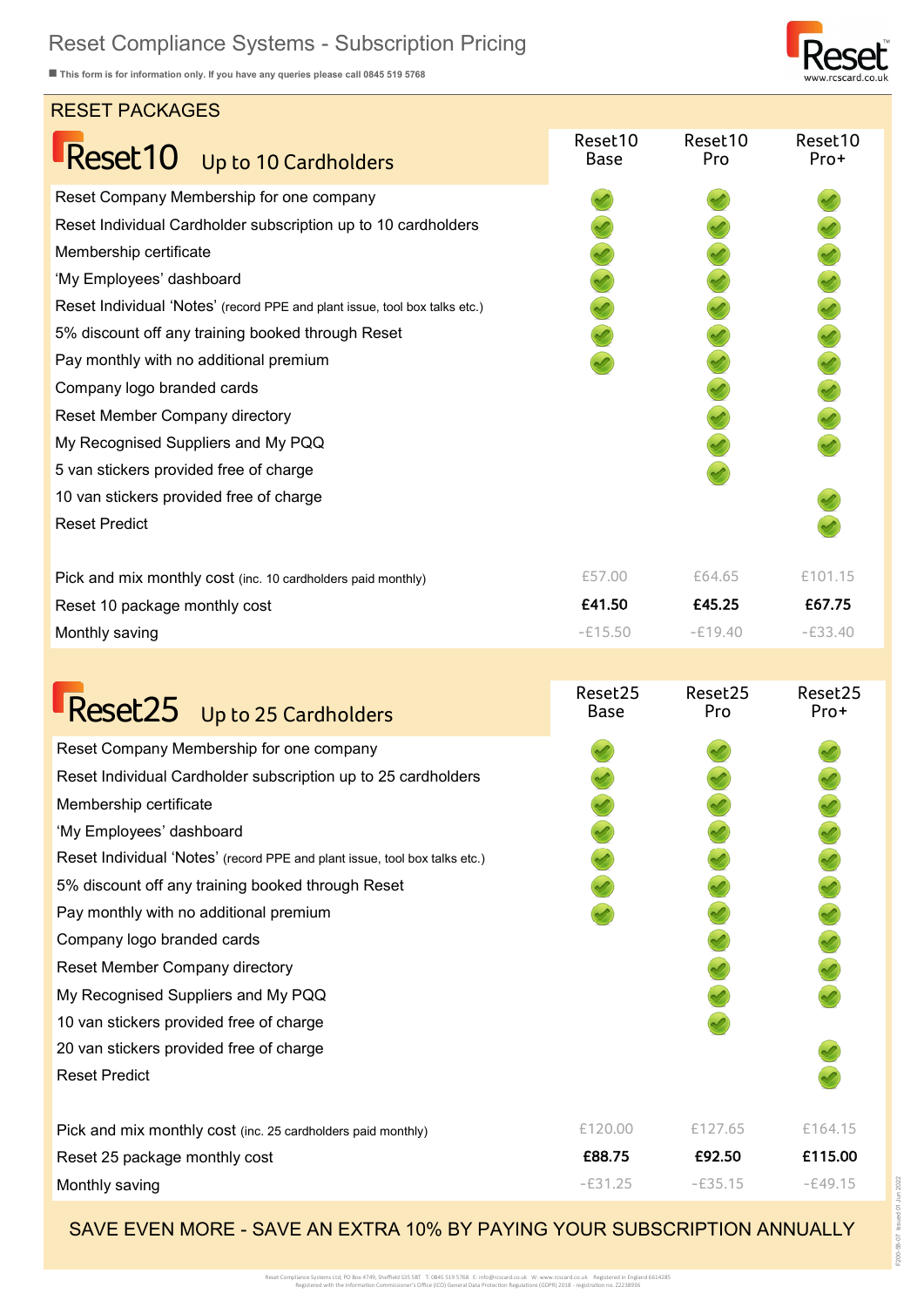# Reset Compliance Systems - Subscription Pricing

■ This form is for information only. If you have any queries please call 0845 519 5768

## RESET PACKAGES



| RESET PACKAGES                                                             |                        |                |                                                                                                                                                                 |
|----------------------------------------------------------------------------|------------------------|----------------|-----------------------------------------------------------------------------------------------------------------------------------------------------------------|
| Reset50 Up to 50 Cardholders                                               | Reset50<br><b>Base</b> | Reset50<br>Pro | Reset50<br>Pro+                                                                                                                                                 |
| Reset Company Membership for one company                                   |                        |                |                                                                                                                                                                 |
| Reset Individual Cardholder subscription up to 50 cardholders              |                        |                |                                                                                                                                                                 |
| Membership certificate                                                     |                        |                |                                                                                                                                                                 |
| 'My Employees' dashboard                                                   |                        |                | $\begin{array}{c} \textbf{A} & \textbf{A} & \textbf{A} & \textbf{A} & \textbf{A} \\ \textbf{A} & \textbf{B} & \textbf{A} & \textbf{A} & \textbf{A} \end{array}$ |
| Reset Individual 'Notes' (record PPE and plant issue, tool box talks etc.) |                        |                |                                                                                                                                                                 |
| 5% discount off any training booked through Reset                          |                        |                |                                                                                                                                                                 |
| Pay monthly with no additional premium                                     |                        |                |                                                                                                                                                                 |
| Company logo branded cards                                                 |                        |                |                                                                                                                                                                 |
| Reset Member Company directory                                             |                        |                |                                                                                                                                                                 |
| My Recognised Suppliers and My PQQ                                         |                        |                |                                                                                                                                                                 |
| 10 van stickers provided free of charge                                    |                        |                |                                                                                                                                                                 |
| 20 van stickers provided free of charge                                    |                        |                |                                                                                                                                                                 |
| <b>Reset Predict</b>                                                       |                        |                |                                                                                                                                                                 |
| Pick and mix monthly cost (inc. 50 cardholders paid monthly)               | £225.00                | £232.65        | £269.15                                                                                                                                                         |
| Reset 50 package monthly cost                                              | £167.50                | £171.25        | £193.75                                                                                                                                                         |
| Monthly saving                                                             | $-E57.50$              | $-E61.40$      | $-E75.40$                                                                                                                                                       |
|                                                                            |                        |                |                                                                                                                                                                 |
| Reset75 Up to 75 Cardholders                                               | Reset75<br><b>Base</b> | Reset75<br>Pro | Reset75<br>Pro+                                                                                                                                                 |
| Reset Company Membership for one company                                   |                        |                |                                                                                                                                                                 |
| Reset Individual Cardholder subscription up to 75 cardholders              |                        |                |                                                                                                                                                                 |
| Membership certificate                                                     |                        |                |                                                                                                                                                                 |
| 'My Employees' dashboard                                                   |                        |                |                                                                                                                                                                 |
| Reset Individual 'Notes' (record PPE and plant issue, tool box talks etc.) |                        |                |                                                                                                                                                                 |
| 5% discount off any training booked through Reset                          |                        |                |                                                                                                                                                                 |
| Pay monthly with no additional premium                                     |                        |                |                                                                                                                                                                 |
| Company logo branded cards                                                 |                        |                |                                                                                                                                                                 |
| Reset Member Company directory                                             |                        |                |                                                                                                                                                                 |
| My Recognised Suppliers and My PQQ                                         |                        |                |                                                                                                                                                                 |
| 10 van stickers provided free of charge                                    |                        |                |                                                                                                                                                                 |
| 20 van stickers provided free of charge                                    |                        |                |                                                                                                                                                                 |
| <b>Reset Predict</b>                                                       |                        |                |                                                                                                                                                                 |
| Pick and mix monthly cost (inc. 75 cardholders paid monthly)               | £330.00                | £337.65        | £374.15                                                                                                                                                         |
| Reset 75 package monthly cost                                              | £246.25                | £250.00        | £272.50                                                                                                                                                         |

SAVE EVEN MORE - SAVE AN EXTRA 10% BY PAYING YOUR SUBSCRIPTION ANNUALLY

Monthly saving **Accord 2018** -£83.75 -£83.75 -£87.65 -£101.65